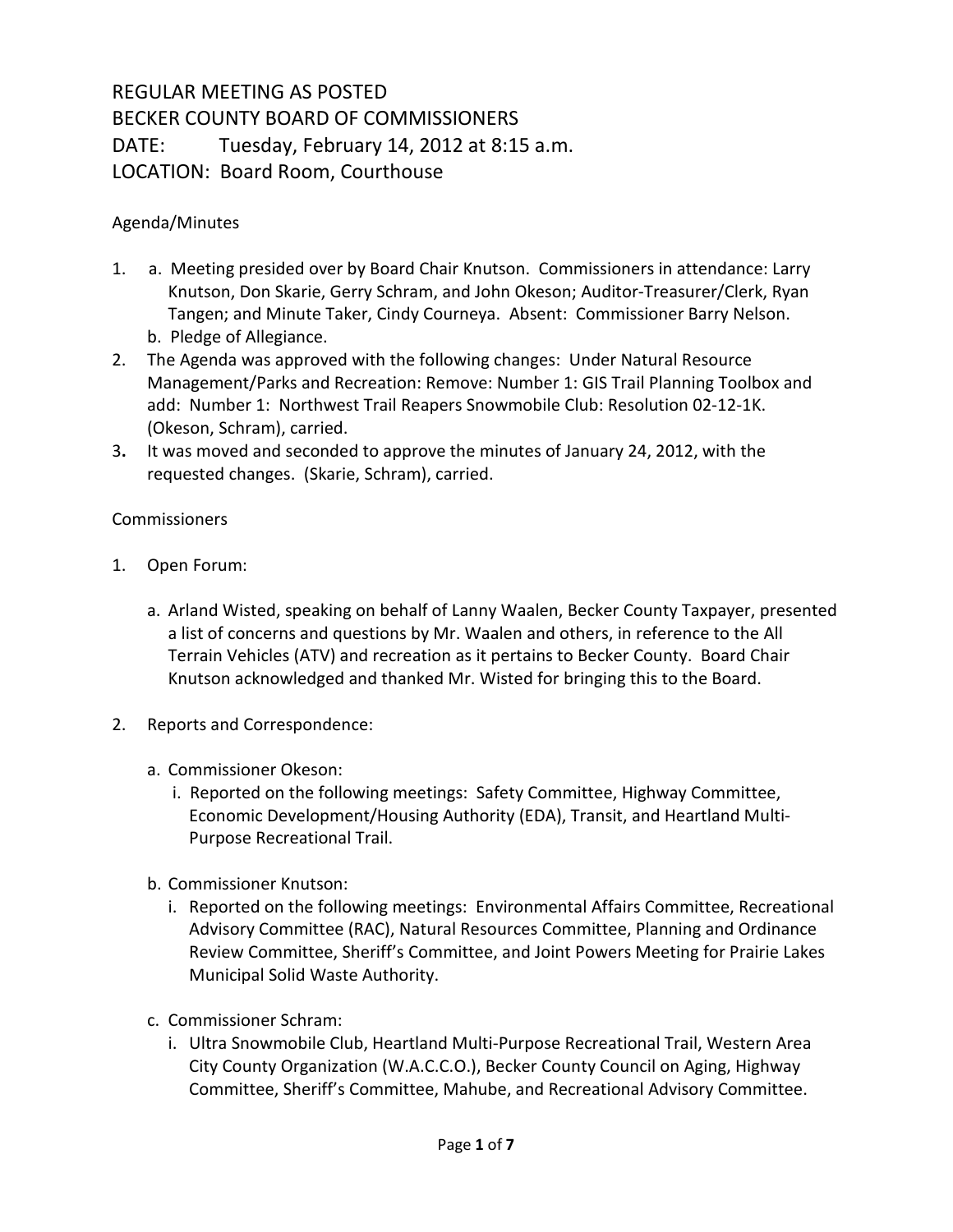- d. Commissioner Skarie:
	- i. Reported on the following meetings: Sunnyside, Becker County Extension Service, Human Services Committee, Environmental Affairs Committee, and Labor Management Committee.
- 3. Appointments:
	- a. Ryan Tangen noted that Dan Aune has resigned his position with the Economic Development Authority and that Commissioner Nelson will be searching for a replacement.
	- b. Ryan Tangen reported that a notification has been received by Clay County that a position on the Wild Rice Watershed District Board is open and explained the nomination process. Becker County does not vote, but does provide input. Clay County will advertise for applicants and will provide information to Becker County to review.
	- c. It was moved and seconded to appoint Commisssioner John Okeson as the alternate member of the Western Area City County Cooperative. (Schram, Knutson), carried.
	- d. It was moved and seconded to re-appoint Mary Seaberg to the Planning Commission. (Schram, Skarie), carried.
- 4. Legislative Support for Heartland Trail Project: Commissioner Schram presented:
	- a. It was moved and seconded to approve Resolution 02-12-1F, to urge the Minnesota Legislature to help Becker County ensure economic development and the enhancement of health through exercise, by supporting the Heartland Trail Project. (Schram, Okeson), carried.
	- b. Commisssioner Schram requested authorization to submit letters of support for the Heartland Trail Project to legislators. Board Chair Knutson asked that a sample letter be brought to the Board for their review.

Auditor-Treasurer: Ryan Tangen presented:

1. It was moved and seconded to approve Resolution 02-12-1I, to approve the Gambling Application for exempt permit to conduct a raffle for the Boys and Girls Club of Detroit Lakes, Inc., on August 4, 2012 at the We-Fest Concert Grounds at Soo Pass Ranch, 25526 County Highway 22, Detroit Lakes, Minnesota, in Lake View Township. (Okeson, Skarie), carried.

Finance Committee Minutes: Auditor-Treasurer, Ryan Tangen presented:

- 1. It was moved and seconded to approve the regular claims, over 90-day claims, addition of Elan credit card bill and Auditor's Warrants:
	- a. Elan Credit Card bill in the amount of \$6,453.39.
	- b. Over 90-Day Claims:
		- i. ACS in the amount of \$1,011.53 due to missing invoice.
		- ii. Office Depot in the amount of \$109.84 due to missing invoice.
		- iii. Modern Heating and Plumbing in the amount of \$112.50 due to missing invoice.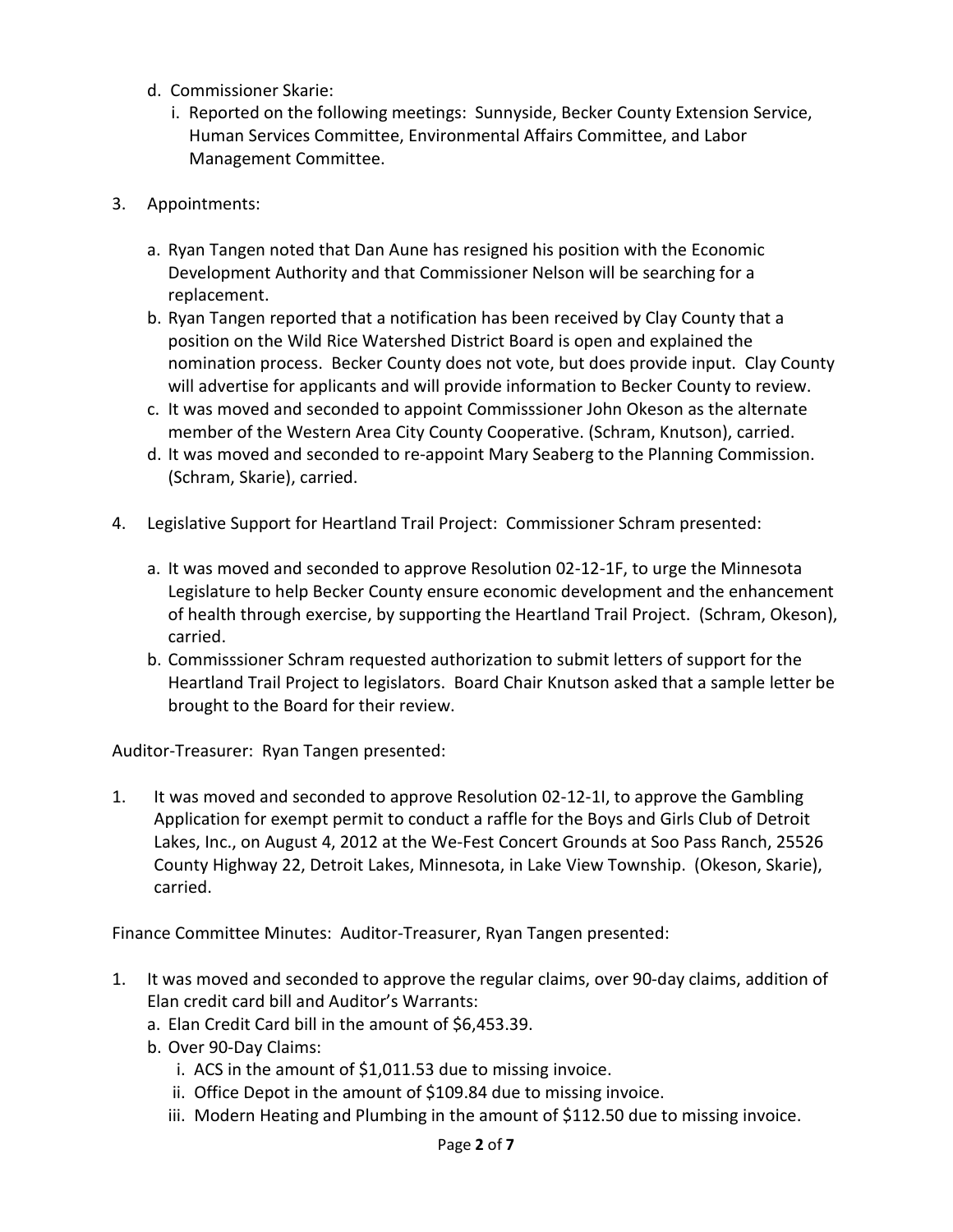- c. Auditor's Warrants: (Tuesday Bills):
	- i. 01/24/12 in the amount of \$934,278.33
	- ii. 02/08/12 in the amount of \$22,516.77
	- iii. 02/09/12 in the amount of \$5,000
- (Schram, Okeson), carried.
- 2. It was recommended to approve when presented the Human Services Claims.
- 3. It was moved and seconded to accept the Cash Comparison and Investment Summary for December 2011. (Schram, Skarie), carried.
- 4. It was moved and seconded to approve the three month extension of the Child Protection Contract for Legal Services with Attorney Steven Beitelspacher, effective January 1, 2012 to March 31, 2012. (Skarie, Schram), carried.
- 5. It was recommended to approve when presented the purchase and upgrade of the current "IES/Casidian" 911 System, with an estimated cost for equipment and training at \$224,745, with the cost being funded from 911 designated funds.
- 6. It was recommended to approve when presented, the request to complete the last phase of the TAC 10 RMS, the computer system that is currently used by Becker County, which will allow information to be shared among surrounding counties and with cities within Becker County, also adding mobile access for Sheriff's Deputies. The estimated cost is \$43,108 and can be funded through 911 designated funds.
- 7. It was recommended to approve when presented the CY 2012 Children's Mental Health Combined Grant and the Parent Support Outreach Program (PSOP) Grant, totaling nearly \$350,000.
- 8. It was recommended to approve when presented the contracts with Mahube, Lakes Crisis and Resource Center for PSOP and Crisis Line, and White Earth Mental Health.
- 9. It was recommended to approve when presented Resolution 02-12-1A, to authorize the hiring of one (1) Full-Time Public Health Nurse, to fulfill the requirements of the Nurse Family Partnership Grant.
- 10. It was recommended to approve when presented Resolution 02-12-1G, to authorize the out-of-state travel for two (2) employees to attend training in Denver, Colorado, to fulfill the requirements of the Nurse Family Partnership Grant, with the cost included in the grant.
- 11. It was recommended to approve when presented Resolution 02-12-1H, to authorize the out-of-state travel for one (1) Human Services employee to attend training in Phoenix, Arizona, with the employee paying all expenses associated with the training.
- 12. It was recommended to approve when presented Resolution 02-12-1B, to authorize the purchase of "CaseWorks", an Electronic Data Management System (EDMS), for Human Services Income Maintenance, at an estimated cost of \$285,133, with 50% to be recovered.
- 13. It was recommended to approve when presented the purchase of twelve (12) scanners for EDMS implementation, with an estimated cost of \$10,922.
- 14. It was recommended to approve when presented the purchase of forty (40) desktop computers, plus Office 10 Software, for Human Services, at an estimated cost of \$37,018, with an approximate 50% Federal reimbursement.
- 15. It was recommended to approve when presented Resolution 02-12-1D, to authorize the Highway Department to purchase a new sign truck, with an estimated cost of \$186,720.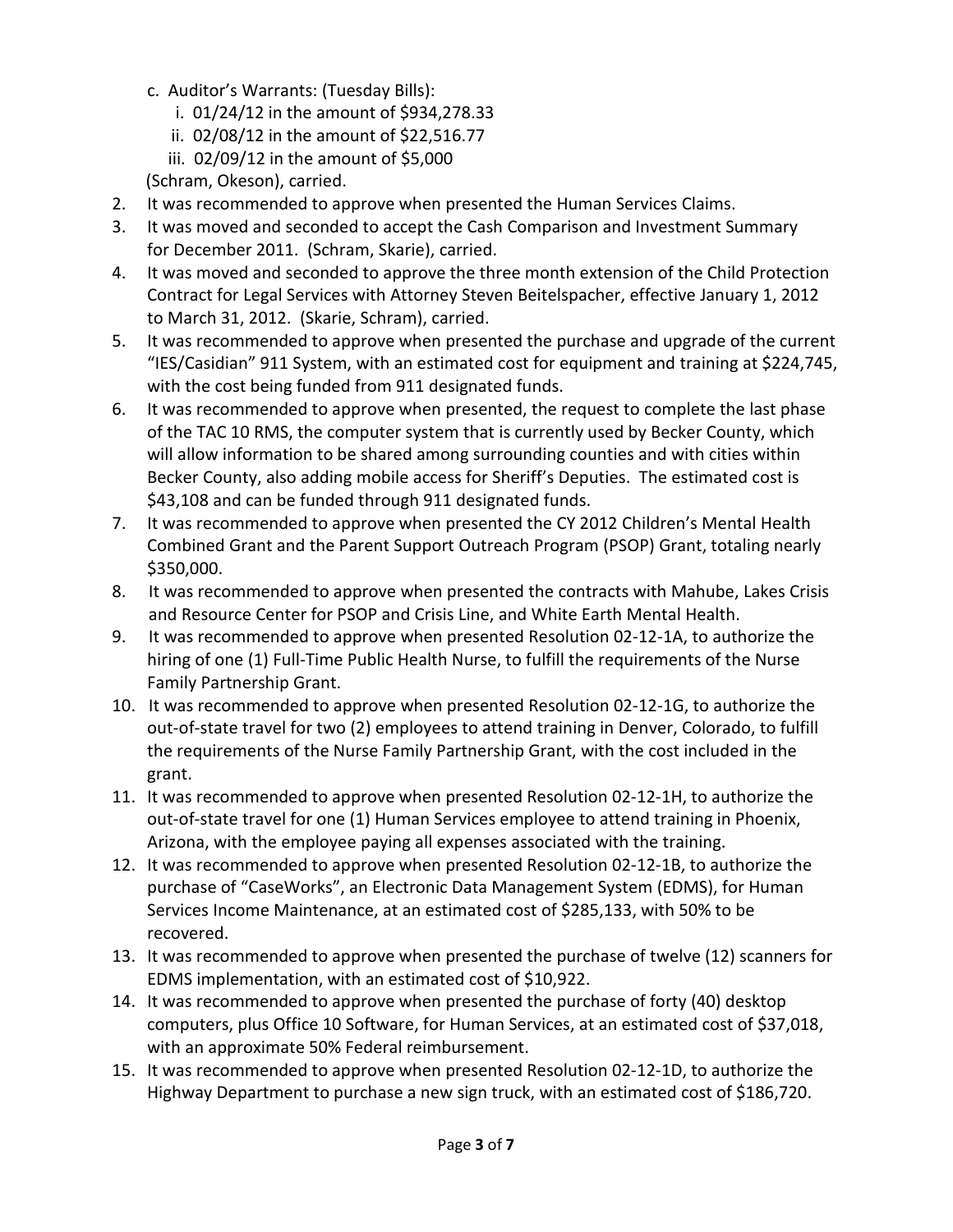- 16. It was recommended to approve when presented Resolution 02-12-1C, to authorize the Highway Department to purchase a new patch trailer, with an estimated cost of \$34,345.
- 17. It was recommended to approve when presented Resolution 02-12-1E, to authorize the bidding of Highway Maintenance Contracts.
- 18. The Economic Development/Housing Authority (EDA) Board has authorized up to \$14,000 for the Extension remodeling project, but the actual cost may be in excess of that limit. No action was required at this time, however, the EDA Board may bring a request back to the board in the future.
- 19. It was recommended to approve when presented, the request by Guy Fischer and the Northwood Trail Reapers Snowmobile Club for the County to be a sponsor for snowmobile trail grants that the club would like to apply for. This was added to the Finance Agenda at the time of the meeting and a resolution will be presented later in the meeting.
- 20. It was recommended to approve when presented the Aquatic Invasive Species (AIS) Task Force recommendations.
- 21. Discussion of the GIS Trail Planning Toolbox was referred to the Recreational Advisory Committee (RAC) and will be noted in the Finance Committee minutes.

Northwoods Trail Reapers Snowmobile Club: Rayna and Steve Tucker, and Marty Wiley, Natural Resource Management/Recreational Director presented:

- 1. An update of the Northwoods Trail Reapers Snowmobile Club activities, budget, and a request for the County to support the club's grant procurement efforts was presented. It was moved and seconded to approve Resolution 02-12-1K, to support the four (4) grant procurement applications for the Northwood Trail Reapers Snowmobile Club, as outlined in said resolution, and for the County to provide oversight of these projects should grant funds be received. (Skarie, Schram), carried.
- 2. A request by Guy Fischer to support an application to the Department of Natural Resources (DNR) for a Public Awareness Project Grant was presented. It was moved and seconded to allow Guy Fischer to apply for the Department of Natural Resources Public Awareness Project Grant. (Okeson, Schram), carried.
- 3. Board Chair Knutson thanked the committee and the Trail Reapers Snowmobile Club for all of their efforts and dedication to the Snowmobile Trail System.

Sheriff: Tim Gordon presented:

- 1. It was moved and seconded to authorize the completion of the New Generation 911 equipment change over and expenditures, under the direction of Sheriff Tim Gordon, at an estimated cost for equipment and training at \$224,745, with the cost being funded through 911 designated funds. (Schram, Okeson), carried.
- 2. It was moved and seconded to authorize the completion of the computer system build with the TAC 10 RMS system, including mobile access, at an estimated cost of \$43,108, with the cost being funded through 911 designated funds. (Okeson, Skarie), carried.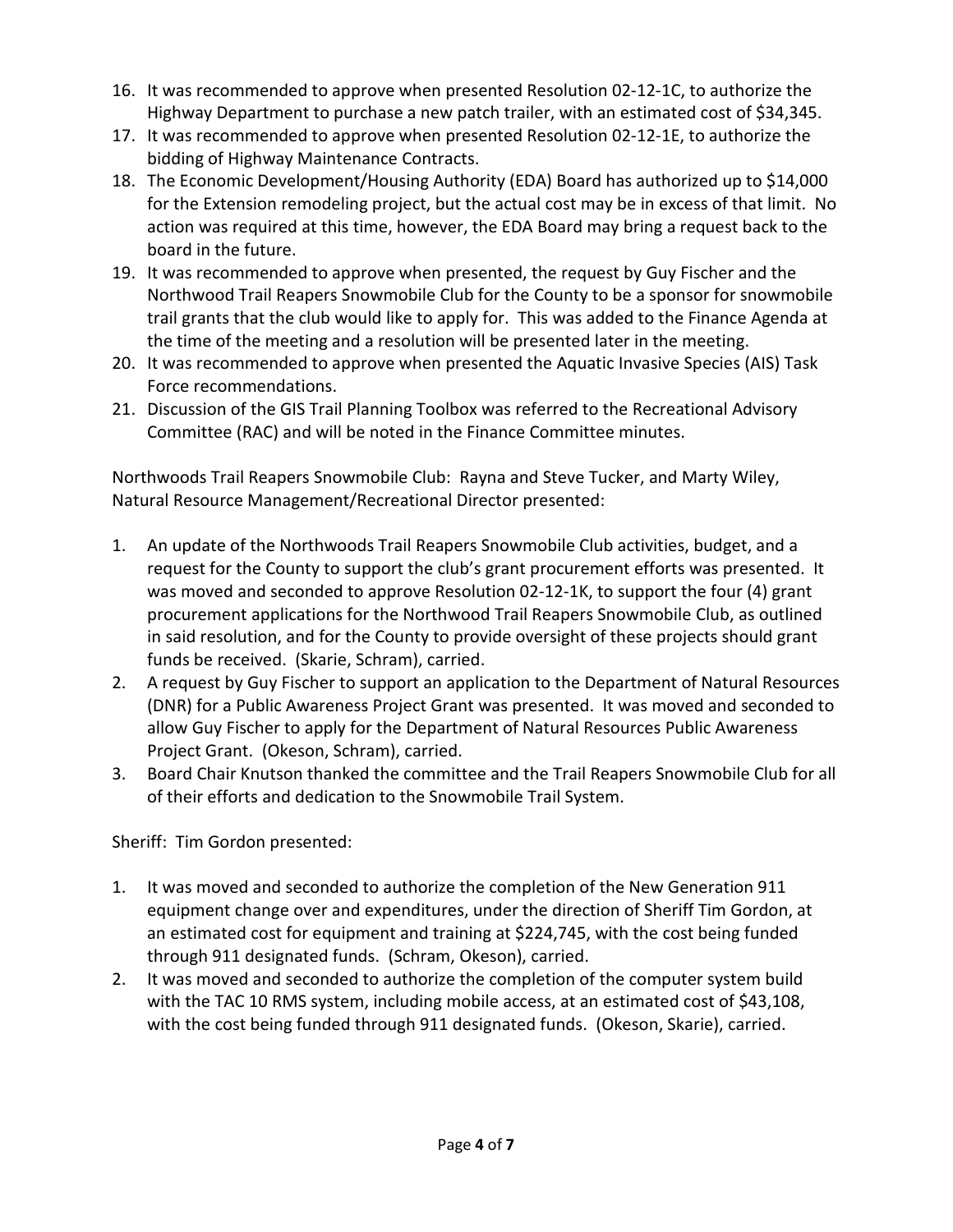## Re-Districting: Ryan Tangen presented:

1. The four (4) re-districting scenarios previously presented were discussed. Mr. Tangen requested input from the Board and whether there were any other scenarios for further discussion and consideration. It was noted that the State will finalize their re-districting on February 21<sup>st</sup>, which will not have much of an effect on the County's re-districting, and the City of Detroit Lakes was close to being finalized as well. Mr. Tangen suggested narrowing down the options at this point. It was the consensus of the board that Options 1 and 4 were the best options, with the goal to keep it as seamless for the voters. With not all commissioners present for this meeting, Board Chair Knutson requested further thought be given and no motion was made at this time. Discussion on re-districting will continue at the next regularly scheduled board meeting on Tuesday, February 28, 2012.

Human Services: Nancy Nelson presented:

- 1. It was moved and seconded to add to the agenda, under Human Services, Number 2: Contracts/Agreements: i. Sjostrom Homes, Inc.. (Schram, Skarie), carried.
- 2. It was moved and seconded to approve the CY 2012 Children's Mental Health Combined Grant and the Parent Support Outreach Program (PSOP) Grant, totaling nearly \$350,000. (Skarie, Schram), carried.
- 3. It was moved and seconded to approve the contracts/agreements with Mahube, Lakes Crisis and Resource Center (PSOP), Lutheran Social Services of Minnesota, Family Resource Center, The Village Family Services, Lakes Crisis and Resource Center (Parenting Time), White Earth Mental Health, Lakes Crisis and Resource Center (Crisis Line), and Sjostrom Homes, Inc.. (Schram, Skarie), carried.
- 4. It was moved and seconded to approve Resolution 02-12-1A, to authorize to hire a Full-Time Public Health Nurse. (Skarie, Okeson), carried.
- 5. It was moved and seconded to approve Resolution 02-12-1G, to authorize the out-of-state travel for two (2) employees to attend training in Denver, Colorado, to fulfill the requirements of the Nurse Family Partnership Grant, with the cost included in the grant. (Skarie, Schram), carried.
- 6. It was moved and seconded to approve Resolution 02-12-1H, to authorize the out-of-state travel for one (1) Human Services employee to attend training in Phoenix, Arizona, with the employee paying all expenses associated with the training. (Skarie, Schram), carried.
- 7. It was moved and seconded to approve Resolution 02-12-1B, to authorize the purchase of "Case Works", an Electronic Data Management System (EDMS), at an estimated cost of \$285,133, and with the requested changes in said resolution to reflect the substantial costsharing savings by working with Clay and Otter Tail counties. (Skarie, Schram), carried.
- 8. It was moved and seconded to approve the purchase of 40 desktop computers, plus Office 10 Software, and 12 scanners for EDMA implementation. (Skarie, Okeson), carried.
- 9. It was moved and seconded to approve the Human Services, Community Health, and Transit Claims. (Skarie, Schram), carried.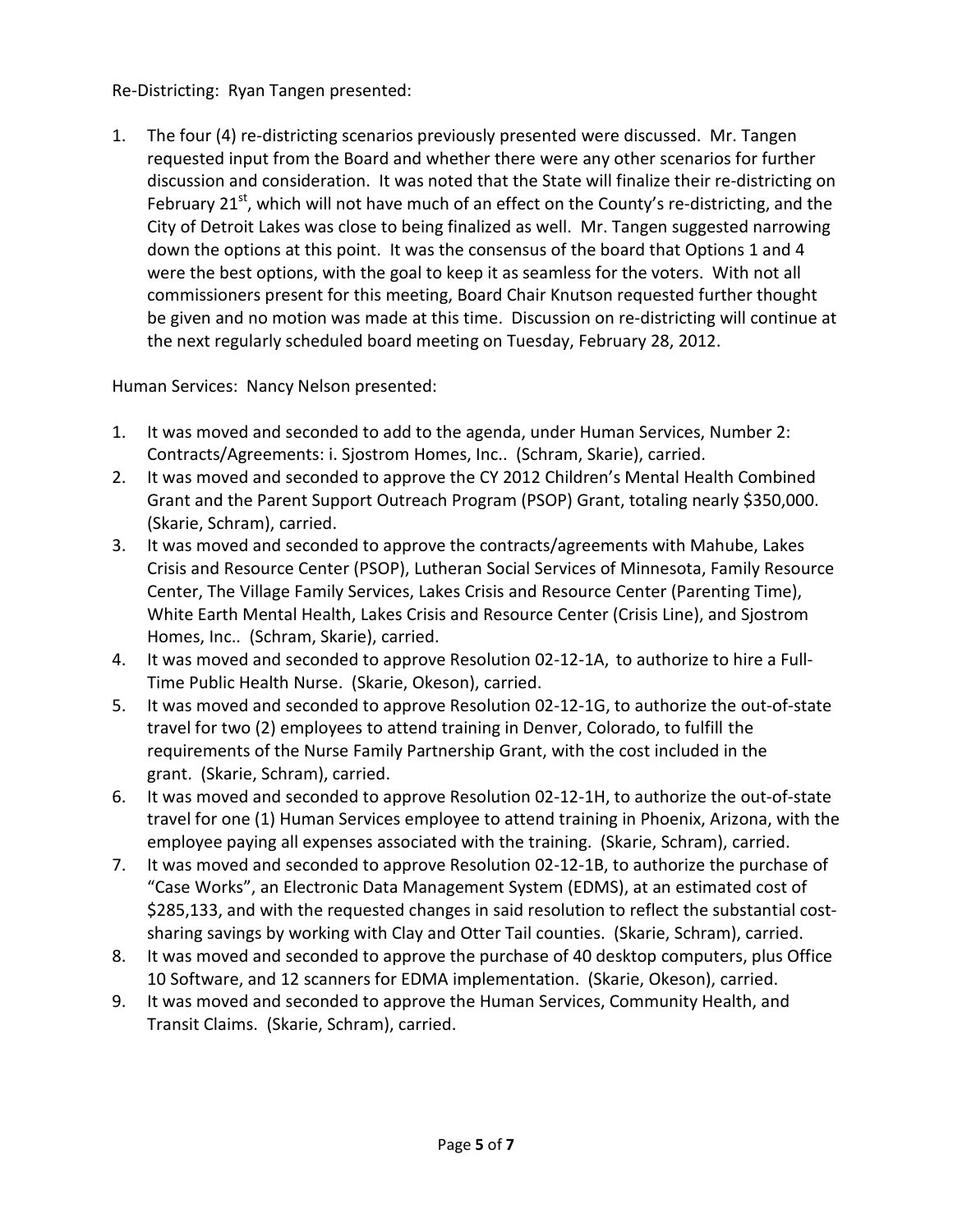Highway: Brad Wentz presented:

- 1. It was moved and seconded to approve the corrected version of Resolution 02-12-1D, to authorize the County Engineer to purchase a sign truck as outlined in the capital expenditure report. (Okeson, Schram), carried.
- 2. It was moved and seconded to approve the corrected version of Resolution 02-12-1C, to authorize the County Engineer to purchase a patch trailer as outlined in the capital expenditure report. (Schram, Okeson), carried.
- 3. It was moved and seconded to approve the corrected version of Resolution 02-12-1E, to authorize the County Engineer to prepare proposals and bidding documents, and to advertise for bids for gravel road maintenance contracts for the period of May 1, 2012 to April 30, 2013. (Schram, Okeson), carried. It was requested that the County Engineer host a pre-bidding meeting for new bidders and Mr. Wentz noted that he will add this step to the process.

Aquatic Invasive Species (AIS) Task Force Recommendations: Patty Swenson presented:

1. a. Patty Swenson provided an update on the Aquatic Invasive Species (AIS) Task Force and its recommendations. The committee has met regularly and created sub-committees consisting of Education, Communication, Inspection, Enforcement and Funding. Shortterm priorities were identified to include an AIS Coordinator position (\$20,000 plus), Education (\$5,000 - \$10,000 for materials), Volunteer Inspector Program (this was rolled under the AIS Coordinator), and Decontamination Units (\$40,000 - \$45,000 and includes man hours of operation). Given time constraints, the AIS Task Force Committee's first short-term priority is to hire/contract for an AIS Program Coordinator (March 2012 – September 2012 or full year), with a list of tasks outlined. It was noted that Commissioner Schram is on the committee and concurs. The committee is requesting a commitment from the Board for \$20,000 to fund this position with a six (6) month contract to start, as there is no budget for a full-time position, with a return to the Board at a future date with further recommendations. The City may match whatever the County approves, but may be designated more for the decontamination units. Commissioner Okeson felt this was a good place to start. Commissioner Skarie noted it would speed up the process by contracting rather than going through the full hiring procedure.

The Board allowed time for the public to comment. After hearing from the public and being no further discussion, a motion was made and seconded to approve the proposal to move forward with an RFP for an Aquatic Invasive Species (AIS) Program Coordinator for six (6) months and to designate \$20,000 to fund this contracted position. (Schram, Okeson), carried.

b. It was moved and seconded to authorize Guy Fischer to work with the city to search for any Aquatic Invasive Species (AIS) grant opportunities that would help with funding. (Okeson, Schram), carried.